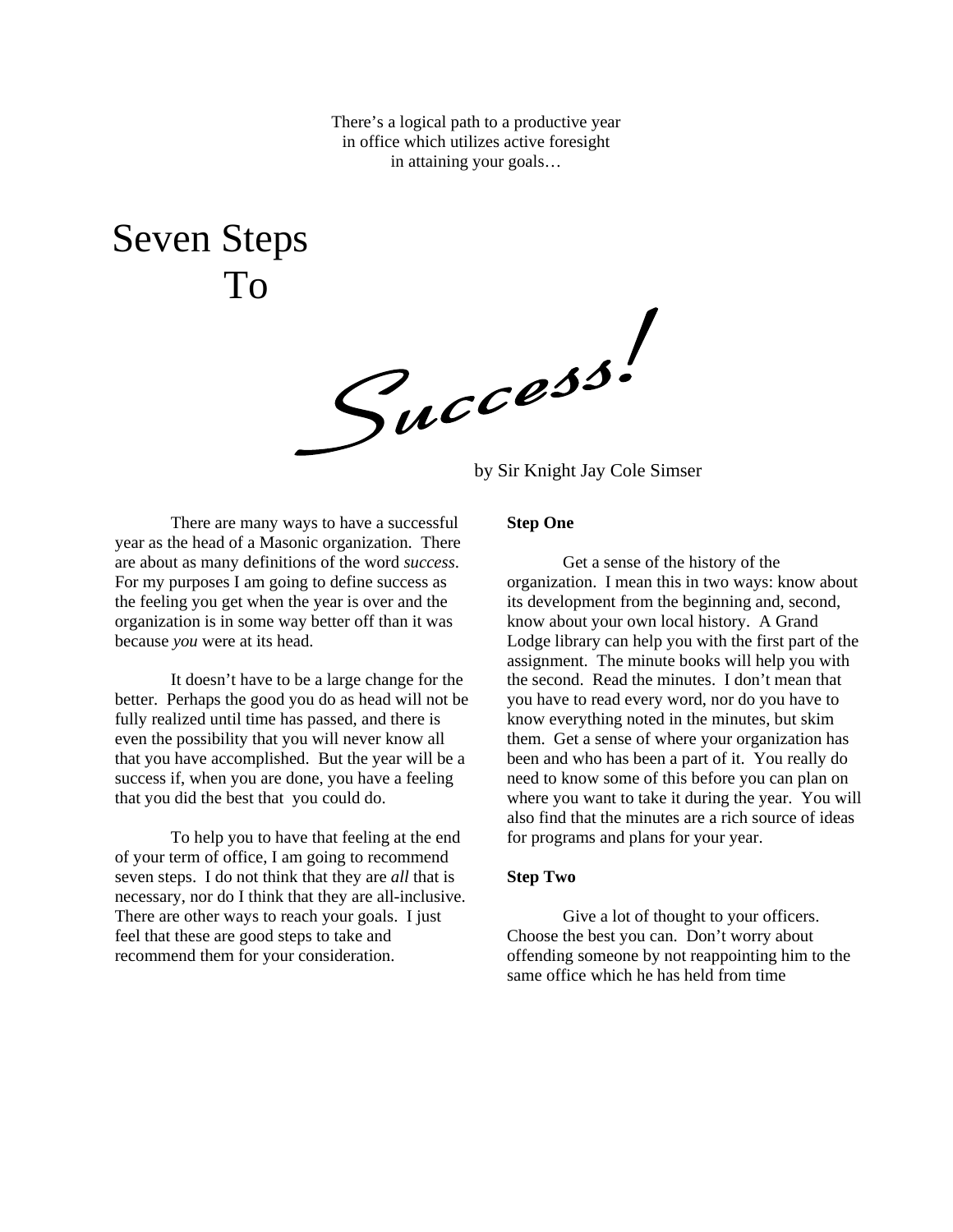immemorial. Change is good. An officer who has held the same position for more than three years may not be growing, and he may not be helping your group to grow. Look for officers you can work with -- someone who will care about the job and will be willing to help you to accomplish what you want to accomplish. He does not necessarily have to be a ritualist; except for the opening and closing, we can use degree teams for our ritual. You are looking for someone who will accomplish a certain task and help you to set and achieve your goals for the year.

# Goal No. 1 2 3 4 5 6 Activities # # Publish a newsletter # # Family picnic # Bus trip

 # Bylaws study and revision # Masonic Fellowship Nights # Hospital Visitor # # # Sponsor CPR training in Lodge # Study Club for Ritual # Committee for Refreshment # # Monthly or Semi Monthly Programs # # Honor fifty-year members # All-Masonic Fun Night

Step Three illustrates the ease with which goals can be attained when they are specifically matched to activities.

## **Step Three**

Set your goals with the help of those carefully chosen officers. Do some thinking and then write down what you think the organization should be trying to accomplish. Next, think of several ways that these goals could be accomplished. After you have some possible goals in mind, call a meeting of your officers to discuss these plans. Invite any interested members to the meeting. You may have overlooked someone, and by opening up the meeting to others, an interested member may be found who will be a sparkplug for some of your ideas.

 Go over your list of goals and suggest others. Take suggestions from the group. Drop those that do not seem to have support. The main idea is to get the discussion going and allow the ideas to begin to come.

Possible goals could be:

- 1. Increase membership involvement in the meetings.
- 2. Perform a community service.
- 3. Increase fellowship activity.
- 4. Serve the membership.
- 5. Fulfill the grand body requests.
- 6. Increase efficiency of operations.

Next list possible activities for the year and coordinate them with the goals. The activities are to fulfill your goals and some activities will help to fulfill more than one. Keep the discussion open and free. You are doing three things here, as you are stating the goals and proposing a plan of action to accomplish these goals and you are also involving your officers and members and getting them to invest in your goals and plans and make them goals and plans of their own. You will be surprised at what this can accomplish.

 Don't be afraid to change these as you discuss them with your officers and members. They are not chiseled in stone and are often not the only goals you can accomplish, nor are they the only ways you can accomplish these goals. The important thing is to have goals and a plan for achieving them and most importantly, to have the help and support of your officers in accomplishing them.

# **Step Four**

Follow through. It all too often happens that the best laid plans go awry. At this point you have been a leader,